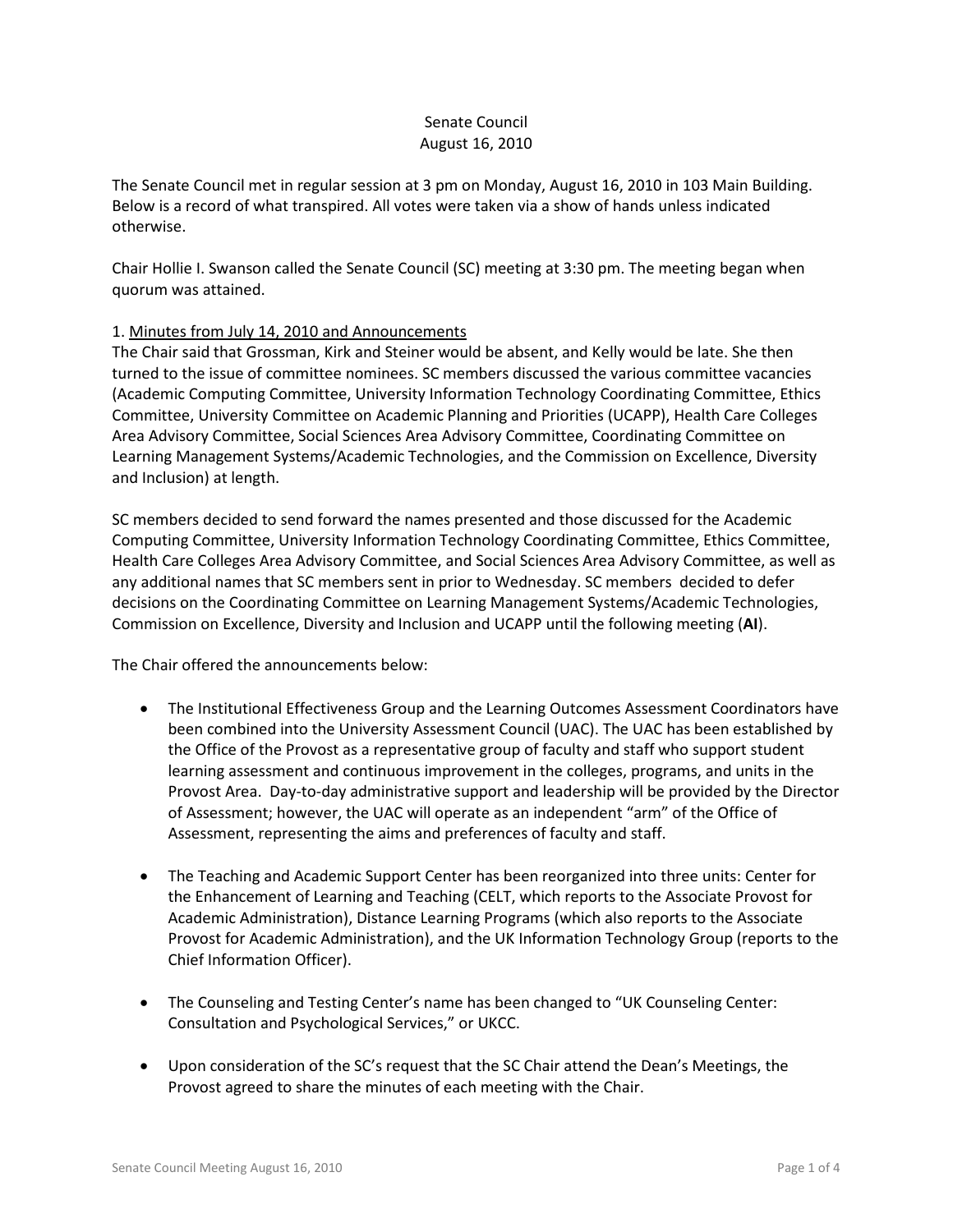• Forty-one responses have been received from the email solicitations to senators and faculty councils regarding President Todd's 2009 – 2010 evaluation.

There was general discussion regarding the President's evaluation, particularly the timing. Currently, the SC is asked to have evaluation data to the Board of Trustees Chair by the end of August; nine-month faculty only return to campus on August 16, so it is difficult to solicit meaningful input in such a short time frame. SC members noted that complaints had been made that the President's Managerial Review, while informative, was difficult to use since there was no other information to compare it against.

After additional discussion, Chappell **moved** that the faculty's participation in the President's evaluation process begin April 1 and end by April 30. Nokes **seconded**. Chappell clarified that his motion did not address the actual timeframe in which input would be accepted, but rather an overall start and finish to the entire process.

There being no further discussion, a **vote** was taken and the motion **passed** with none opposed (**AI**).

McCorvey **moved** to approve the SC minutes from July 14, 2010, and Peek **seconded**. There being no dissent, the minutes were **approved**.

# 2. Old Business – Action Items

The Chair went over the completed items as presented. SC members discussed Action Item number 12 ("Expansion of EEP to allow transfer to be used for graduate coursework"). The Chair reported that she was referred to Associate Provost for Academic Affairs Jeannine Blackwell, who stated that there was absolutely no possibility of any expansion of the Employee Education Program (EEP) to allow an employee's transferred credits apply toward graduate education. SC members discussed moving forward.

McCorvey **moved** that the Chair request Provost Subbaswamy allow six hours of the transferred Employee Education Program credits apply toward graduate credit, and Jensen **seconded**. After very brief discussion, a **vote** was taken and the motion **passed** with none opposed.

# 3. Gen Ed Discussion

The Chair invited Bill Rayens (Assistant Provost for Undergraduate Education) to explain the activities of the General Education Oversight Committee (GEOC). Guest Rayens explained that GEOC was primarily comprised of 10 faculty members (a representative for each Learning Outcome/Course Template) with a few ex officios; the only voting ex officio member is the SC Chair. Each of the faculty GEOC members were asked to return to their respective area's Course Template and create a checklist for faculty to follow when submitting courses for inclusion in the proposed Gen Ed. The resulting checklists were then sent back to the committees that created the Course Templates, to ensure that the language used by GEOC is consistent with what the Senate approved. Great effort was taken to ensure that the checklists do not change any of the language of the Senate-approved course templates. He said that the checklists would be sent again to the course template committees for review with some of the previous suggestions incorporated.

Rayens went on to explain that there were 25 course proposals that had not been vetted, which he hoped would be reviewed via the proposed interim process. Once the process is reviewed by the Senate, he hoped to start vetting courses as soon as the following day. In response to McCorvey, he explained that the courses were to be effective for fall 2011, not spring 2011.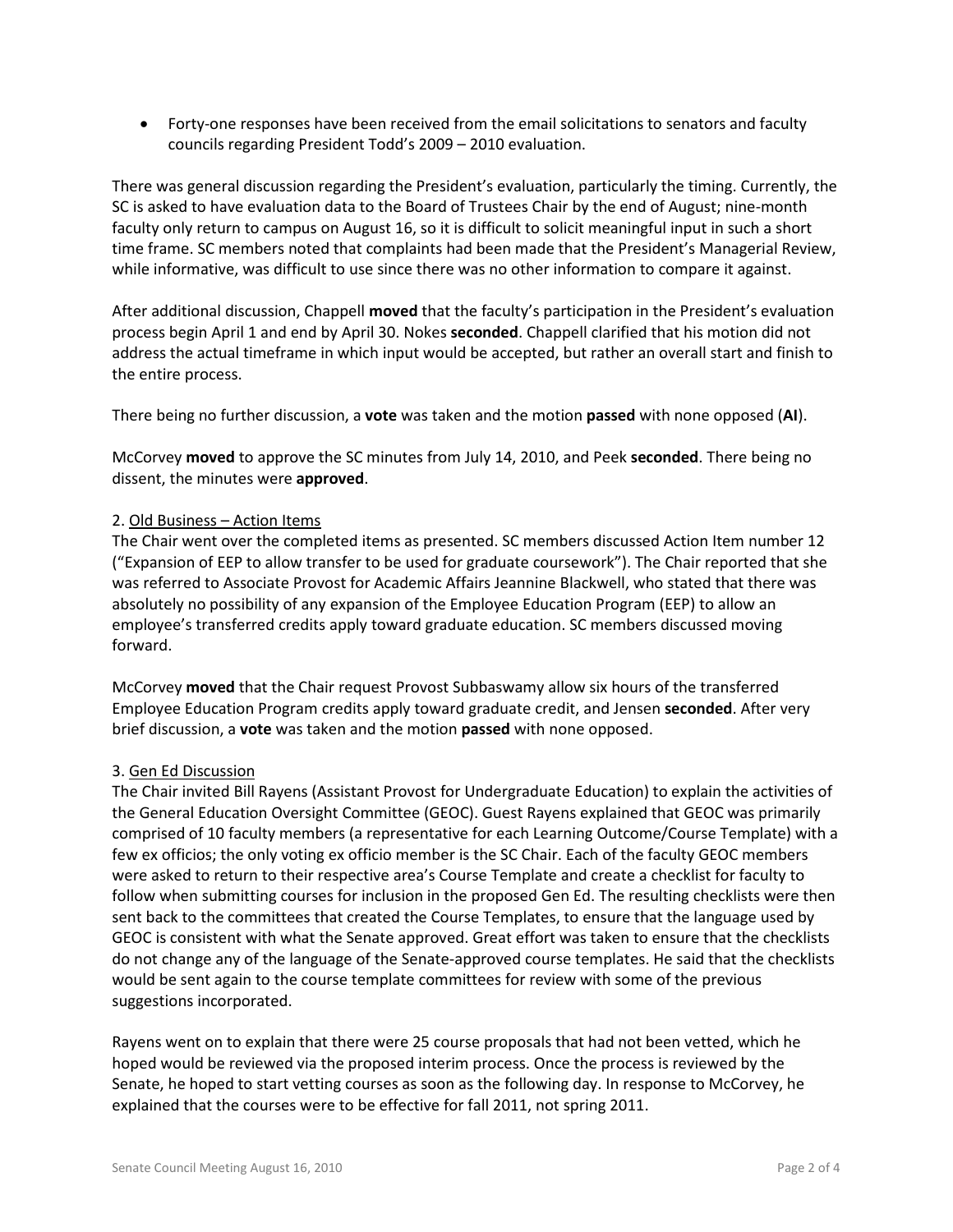Chappell expressed some concern regarding the use of checklists, which initiated a lively and extensive discussion. After some time, Anderson **moved** to allow the 25 course proposals in the queue, as well as any forthcoming, be processed via the proposed interim process, for one year. McCorvey **seconded**. There being no discussion, a **vote** was taken and the motion **passed** with none opposed.

# 6. Motion to Authorize Parallel Review of Web Transmittals

The Chair explained that the suggested motion was similar to one that the SC approved the previous year. Chappell **moved** that the Senate Council sustain parallel 10-day reviews of web transmittals for the 2010-2011 academic year. McCorvey **seconded**. A **vote** was taken and the motion **passed** with none opposed.

# 7. Motion to Authorize Provisional Approval of Courses

Mrs. Brothers explained that there was a subtle nuance to the recommended motion. The Chair read the following from Davy Jones, Chair of the Senate's Rules and Elections Committee, regarding how the motion should be understood:

When an action is needed that normally requires Senate action (e.g., an academic council approval followed by a 10-day posting for passive Senate approval of a new course), but extraordinary circumstances compel that the action is needed to be completed before the normal Senate approval process will be able to finish, then the SC is authorized to act for the Senate to (1) vote to waive the rule requiring prior academic council action and (2) vote to waive the 10-day posting rule, and (3) vote to directly approve the new course, and so inform the Senate. In turn, actions that the SC by circumstance has asserted its authority to perform can, by the vote of the SC, be delegated to the SC Chair, who when performing those actions shall inform the SC (and Senate).

Chappell **moved** that if a course approval situation is so urgent that it cannot await approval by an academic council and/or the 10-day web transmittal posting, but it has received all necessary department and/or college faculty approvals, then the SC Chair may provisionally approve the course for a single initial semester, and report that action at the next SC and University Senate meetings; the faculty member has a one-time allowance to seek final approval within the next year. Jensen **seconded**. There being no discussion, a **vote** was taken and the motion **passed** with none opposed.

|    | <b>Action Item</b>                                                                                                                                                                                                       | <b>Responsibility</b>      |
|----|--------------------------------------------------------------------------------------------------------------------------------------------------------------------------------------------------------------------------|----------------------------|
| 2. | Include link to UK's budget when sending out the September 13 Senate<br>agenda. (7/14/10)                                                                                                                                | Mrs. Brothers              |
| 4. | Establish ad hoc committee to identify a faculty member with legal expertise<br>who can advise the SC on various matters. (7/14/10)                                                                                      | SC                         |
| 5. | SC subset to examine and revise the description of the administrative<br>coordinator's job duties with a view towards increasing compensation.<br>(7/14/10)                                                              | Grossman, Jensen,<br>Chair |
| 6. | Develop charge for Senate's Committee on Committees. Include in the<br>charge that it explore need/establishment of committee for "grievances," as<br>well as "graduate student education and related issues." (7/14/10) | SC                         |

The meeting was adjourned shortly after 5 pm.